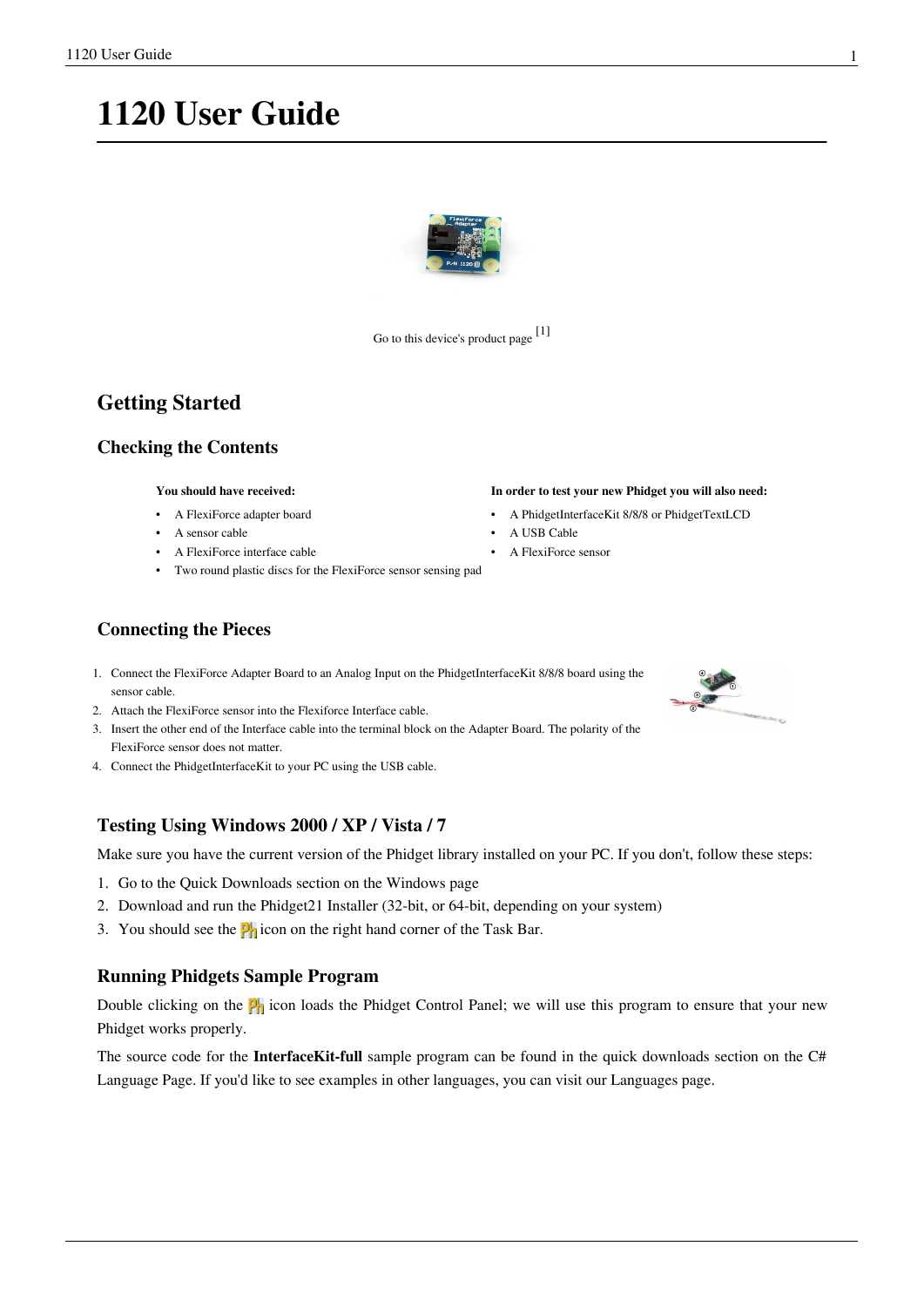#### **Updating Device Firmware**

If an entry in this list is red, it means the firmware for that device is out of date. Double click on the entry to be given the option of updating the firmware. If you choose not to update the firmware, you can still run the example for that device after refusing.

Doubl[e](http://www.phidgets.com/wiki/index.php?title=File:Ph.jpg) Click on the **P**<sub>1</sub> icon to activate the Phidget Control Panel and make sure that the **Phidget InterfaceKit 8/8/8** is properly attached to your PC.

- 1. Double Click on **Phidget InterfaceKit 8/8/8** in the Phidget Control Panel to bring up InterfaceKit-full and check that the box labelled Attached contains the word True.
- 2. Make sure that the Ratiometric box is Ticked.
- 3. When no force is applied to the sensor, the value in the corresponding Analog-In box is 0. As more force is applied to the sensor, the value will increase. When the value increases to 975 to 1000, the output of the sensor is saturated and additional force will not affect the value in the box.
- 4. You can adjust the input sensitivity by moving the slider pointer.
- 5. Click on the Sensors button to bring up the Advanced Sensor Form.
- 1. In the Sensor 6 box, select the 1120 FlexiForce Adapter Board from the drop down menu.
- 2. The force measured by the sensor is shown here.
- 3. Formula used to convert the analog input SensorValue into force, either in lbs.
- 4. A drop-down menu to select the force range of the FlexiForce sensor being used. In this case, a 25-pound rated sensor is used.

## **Testing Using Mac OS X**

- 1. Go to the Quick Downloads section on the [Mac OS X](http://www.phidgets.com/wiki/index.php?title=OS_-_OS_X%23Quick_Downloads) page
- 2. Download and run the Phidget OS X Installer
- 3. Click on System Preferences >> Phidgets (under Other) to activate the Preference Pane
- 4. Make sure that the is properly attached.
- 5. Double Click on in the Phidget Preference Pane to bring up the Sample program. This program will function in a similar way as the Windows version.

#### **Using Linux**

For a step-by-step guide on getting Phidgets running on Linux, check the [Linux p](http://www.phidgets.com/wiki/index.php?title=OS_-_Linux)age.

#### **Using Windows Mobile / CE 5.0 / CE 6.0**

For a step-by-step guide on getting Phidgets running on Windows CE, check the [Windows CE](http://www.phidgets.com/wiki/index.php?title=OS_-_Windows_CE) page.

# **Technical Details**

#### **Formulas**

The FlexiForce Force sensor is a piezoresistor that has a very large resistance when it is not loaded (in the range of MegaOhms). The resistance decreases as more and more force is applied to it. Tekscan offers sensors with standard force ranges, such as 0-1 lb, 0-25 lbs, and 0-100 lbs. The same adapter board can be used for all three ranges. Because the expected part-to-part variance between FlexiForce sensors is as high as 40%, it is imperative that you calibrate your sensor and determine the specific formula which applies to *your* sensor. For information on how to calibrate your sensor, refer to the FlexiForce User Manual <sup>[2]</sup> from Tekscan.

|        | General WebService PhidoetSBC |                                                                                             |              |                |
|--------|-------------------------------|---------------------------------------------------------------------------------------------|--------------|----------------|
|        | Library Information           |                                                                                             |              |                |
|        |                               | Philoso21 - Version 2.1.8 - Built Sep 12 2012 11:17:45<br>Phidoso21 NET - Version 2.1.8.118 |              |                |
|        |                               | Locally Attached Devices: (Double click to launch UD                                        |              |                |
| Device |                               |                                                                                             | Sedal Number | <b>Version</b> |
|        | Philadel Interfaceedd SUSUS   |                                                                                             | 175581       | soa            |
|        |                               |                                                                                             |              |                |
|        |                               | 2 Start Phidaet Control Panel with Infedora?                                                |              |                |

| <b>DarfurCt All</b>               |                                 |                                  |
|-----------------------------------|---------------------------------|----------------------------------|
| diam <sup>2</sup><br><b>Nated</b> | Top.                            | d in<br>nnnnn<br>1 1 2 1 4 5 5 7 |
|                                   | Same: Product Interface/O A/S/S | Dunal Out<br>4.5.8.7<br>0121     |
| Seattle: 2020                     |                                 | Antiop In                        |
| Week, 48                          |                                 |                                  |
| DateDream 1                       |                                 |                                  |
| Detail Dutcher 1                  |                                 | <b>Inst Service</b><br>.         |
| Analysing C                       |                                 |                                  |

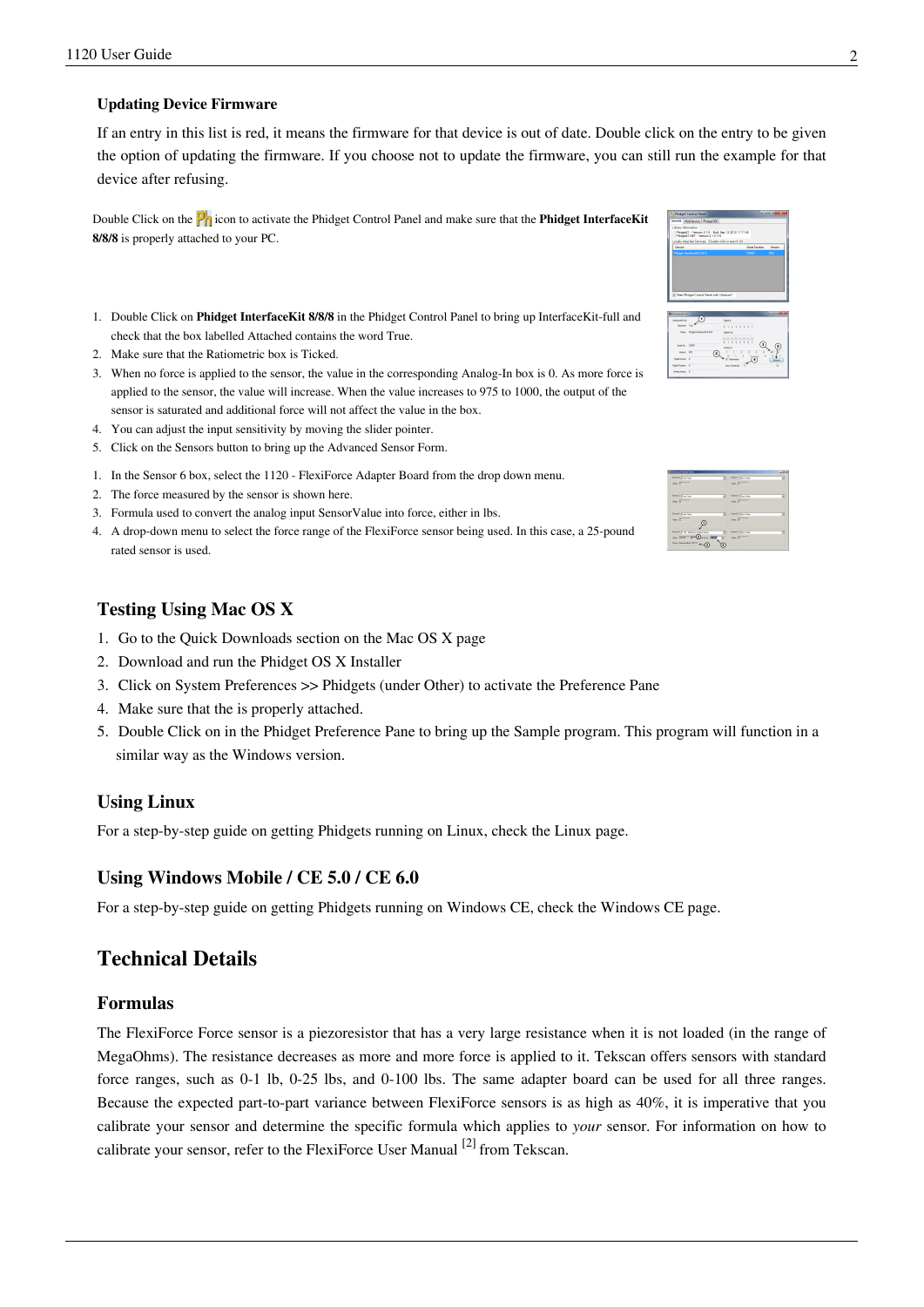#### **FlexiForce Sensors**

The FlexiForce sensors are easy to interface to the adapter board. They can be plugged into the Interface cable that is included. The other end of the cable has been stripped and tinned so that they can be easily inserted into the terminal block. This is useful if a longer cable is needed, as wires can be soldered to the stripped ends. The polarity of the FlexiForce sensors does not matter. If a larger force range is desired, a resistor on the Adapter board can be replaced. This resistor is designated as RGAIN on the board and has a default value of 15 kiloOhms. When the RGAIN resistor value is reduced, the sensor becomes less sensitive and more force can be applied before saturating the output. Conversely, if the RGAIN value is increased, the sensitivity increases and the output saturates at a lower applied force. If RGAIN is changed, calibration with known forces will have to be done to determine the proper formula. Based on limited testing, RGAIN=5 kilo-ohms will give enough range to measure up to 1000 lbs with the 100 lb. Flexiforce sensor. Changing the gain by much larger amounts can cause sensor instability and is not recommended. Also note that adjusting the gain is not a substitute for calibrating and conditioning the sensor. You should look at the manual for the sensor you are using and follow all calibration procedures contained therein before resorting to adjusting the gain value to achieve accurate results.

#### **Measurement Accuracy**

To obtain the most accurate results, it is recommended that the sensor rests on a smooth surface and the object is only on the sensing pad and centered as much as possible. This can be achieved by using a small disc (included) that is just large enough to cover the sensing pad, and then placing the full force on the disc. Without the disc, the object may rest on the surrounding surface and record the force inaccurately. Care must also be taken to avoid jagged or sharp edges on the sensing pad, as it can affect the measurement as well as potentially puncture the pad. The pad at the end of the strip is the only place where force is sensed. Any force along the rest of the strip is ignored. The longer the object rests on the sensing pad, the more the SensorValue will drift and vary slowly in value. It is very difficult to compensate for the drift since different constant forces will produce different drift rates. For this reason, the average accuracy of this sensor is approximately 5%. The formula above was determined after the object of known force was resting on the sensing pad for 15 seconds.

#### **Other Interfacing Alternatives**

If you want maximum accuracy, you can use the RawSensorValue property from the PhidgetInterfaceKit. To adjust a formula, substitute (SensorValue) with (RawSensorValue / 4.095) If the sensor is being interfaced to your own Analog to Digital Converter and not a Phidget device, our formulas can be modified by replacing (SensorValue) with (Vin \* 200). It is important to consider the voltage reference and input voltage range of your ADC for full accuracy and range.

Each Analog Input uses a 3-pin, 0.100 inch pitch locking connector. Pictured here is a plug with the connections labelled. The connectors are commonly available - refer to the [Analog Input Primer f](http://www.phidgets.com/wiki/index.php?title=Analog_Input_Primer)or manufacturer part numbers.

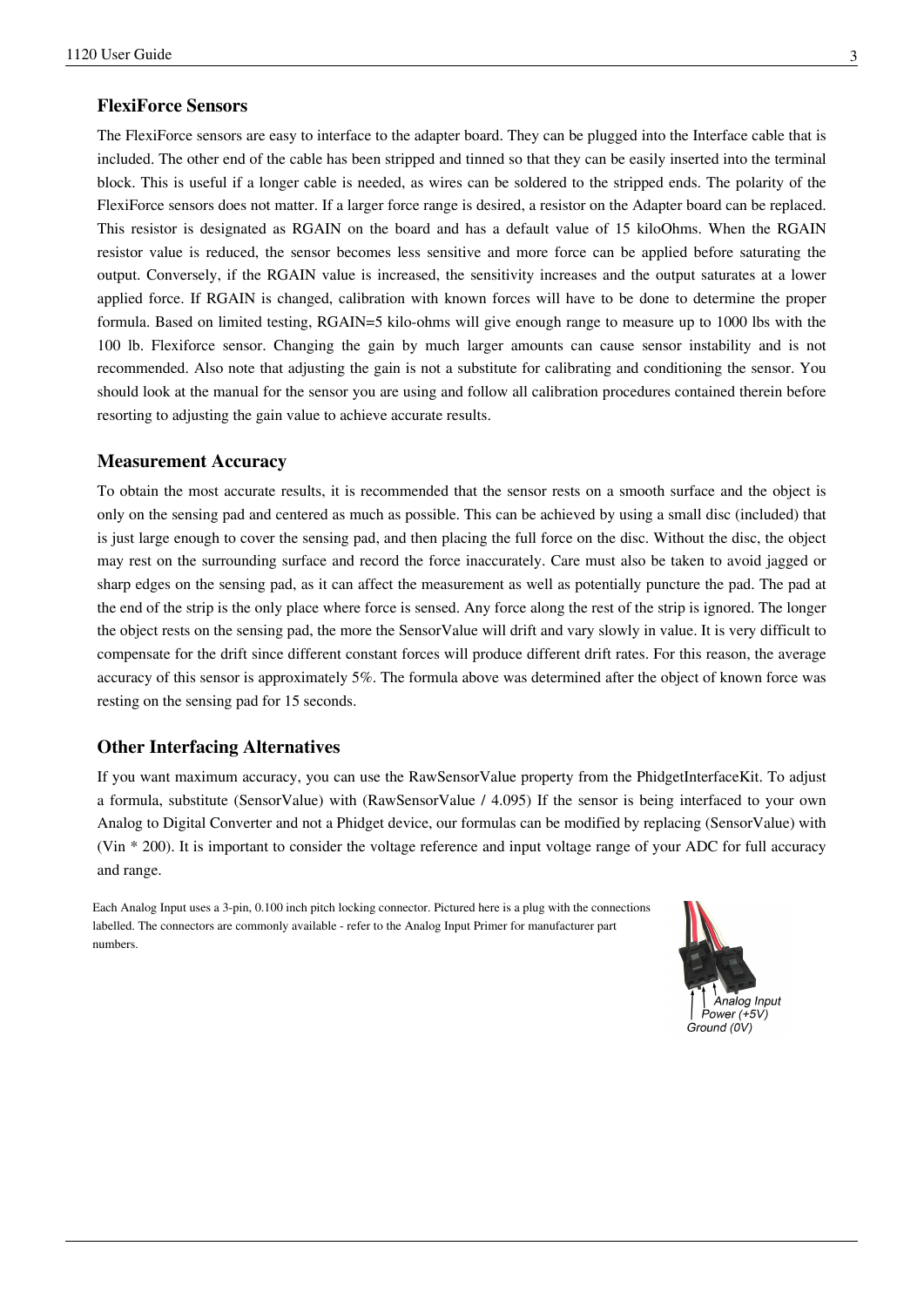# **API**

Phidget analog sensors do not have their own API- they simply output a voltage that is converted to a digital value and accessed through the "Sensor" properties and events on the PhidgetInterfaceKit API. It is not possible to programmatically identify which sensor is attached to the Analog Input. To an InterfaceKit, every sensor looks the same. Your application will need to apply formulas from this manual to the **SensorValue** (an integer that ranges from 0 to 1000) to convert it into the units of the quantity being measured. For example, this is how you would use a temperature sensor in a [C#](http://www.phidgets.com/wiki/index.php?title=Language_-_C_Sharp) program:

```
// set up the interfacekit object
InterfaceKit IFK = new InterfaceKit();
// link the new interfacekit object to the connected board
IFK.open("localhost", 5001);
// Get sensorvalue from analog input zero
int sensorvalue = IFK.sensors[0].Value;
// Convert sensorvalue into temperature in degrees Celsius
double roomtemp = Math.Round(((sensorvalue * 0.22222) - 61.11), 1);
```
See the [PhidgetInterfaceKit User Guide](http://www.phidgets.com/wiki/index.php?title=1018_User_Guide) for more information on the API and a description of our architecture. For more code samples, find your preferred language on the [Languages p](http://www.phidgets.com/wiki/index.php?title=Software_Overview%23Language_Support)age.

# **Product History**

| Date          | <b>Board Revision   Device Version</b> |     | <b>Comment</b>  |
|---------------|----------------------------------------|-----|-----------------|
| February 2010 |                                        | N/A | Product Release |

# **References**

- [1] [http://www.phidgets.com/products.php?product\\_id=1120](http://www.phidgets.com/products.php?product_id=1120)
- [2] [http://www.phidgets.com/documentation/Phidgets/3100\\_0\\_FlexiforceUserManual.pdf](http://www.phidgets.com/documentation/Phidgets/3100_0_FlexiforceUserManual.pdf)